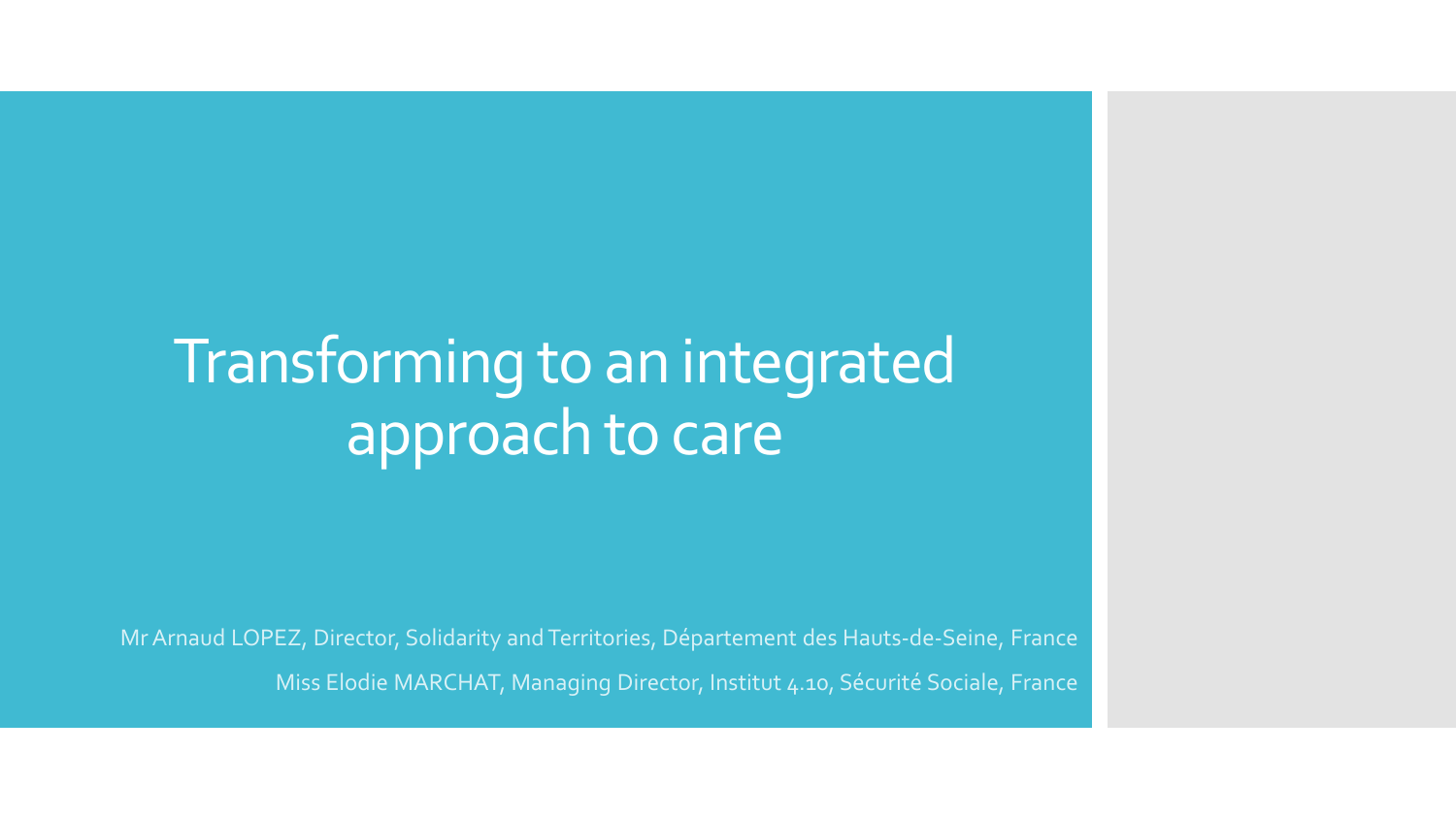Main social policy actors in France

- "Departments" are leaders for social and health-care policy.
- The Department of Hauts-de-Seine is one of the 101 French departments, located in the Ile de France region (1.6 million inhabitants)



 Social protection comes under Social Security, responsible for family benefits, health insurance benefits, unemployment benefits, old-age insurance and, since 2021, old-age dependency

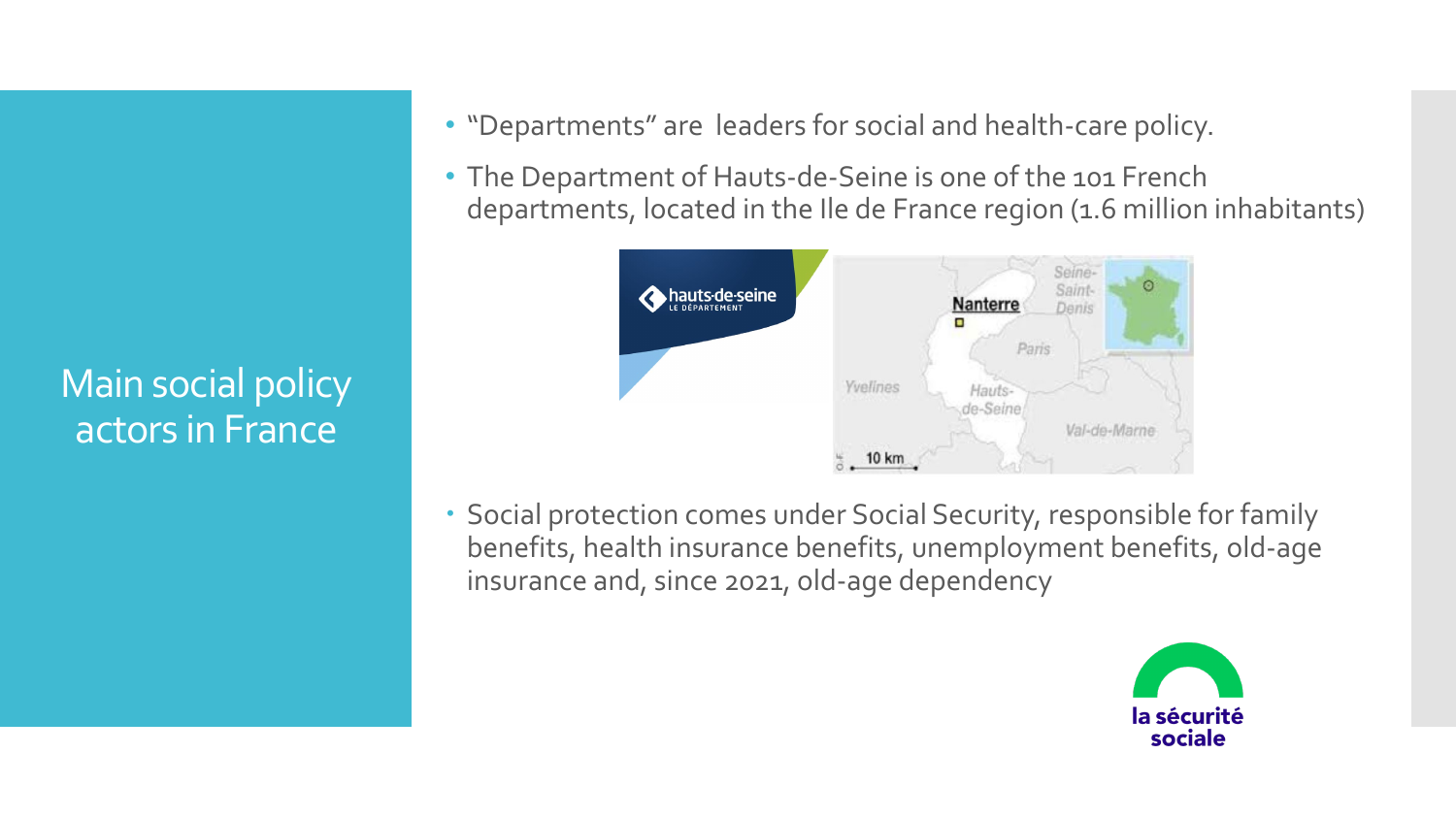Our goal: provide integrated services that are **individualised** and **available** to any person that needs it

A global perspective built on two levels :

#### **Front-office**

- **Action on local scale** (« front office ») directory to publics needs for information, access to their rights, to support them, regardless of the city where they live
- **Range of services for individual needs or community needs** through funding of solidarity benefits and funding of care homes and social institutions

### **Back-office**

• Manage and finance shelters, care or nursing homes for all population groups according to a global and inclusive perspective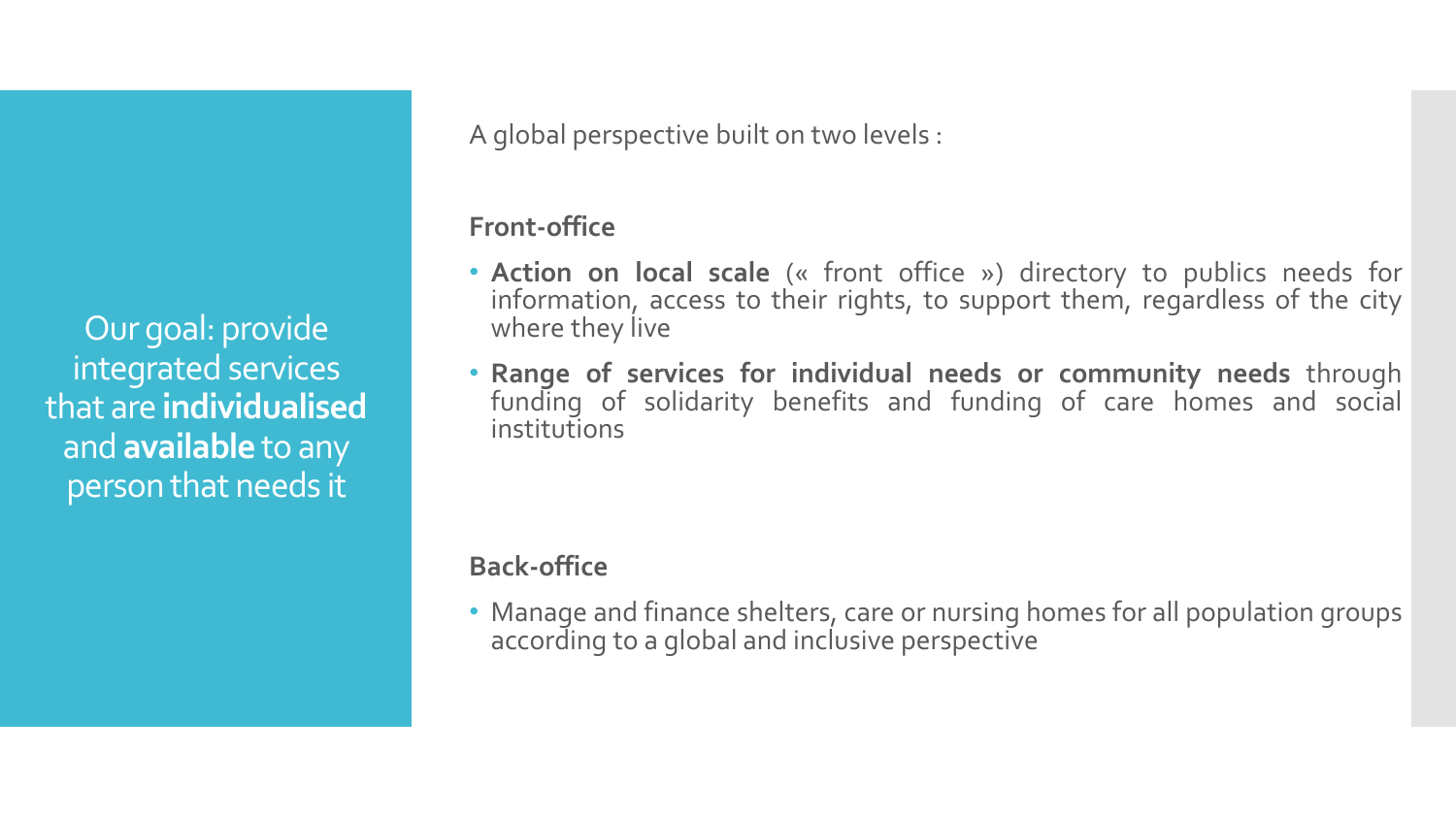L'aide et l'action sociale du Département des Hauts de Seine selon le parcours de l'usager



A common framework to deliver a global and integrated service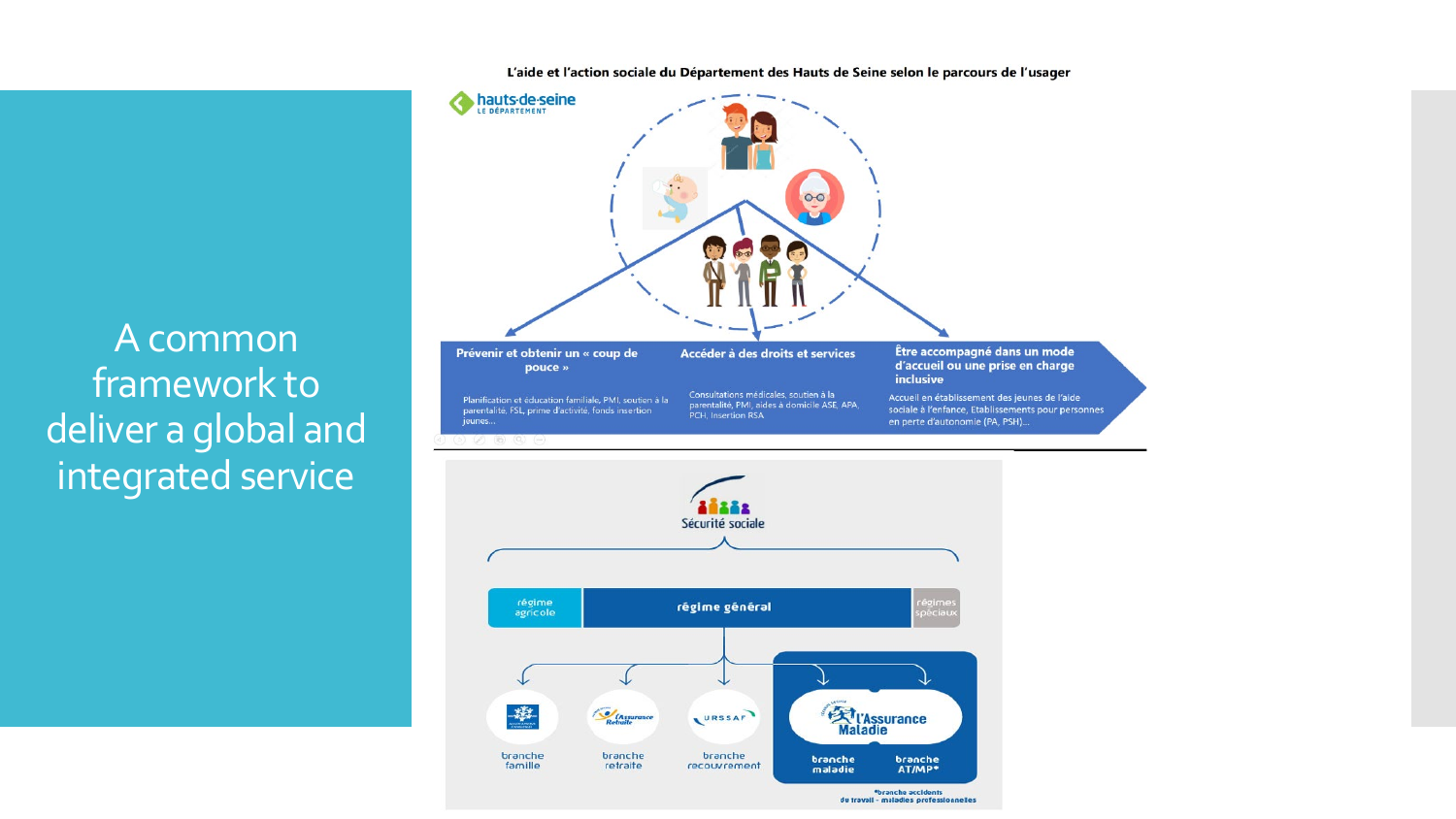**Coordination with all partners and actors based on 3 multidisciplinary units:**

How are social services coordinating with other departments to provide an integrated approach to care?

## Reception and access

Assistance with administrative and digital procedures

First-level reception and pre-instruction

Use of simplified procedures for all rights

Detect all the social fragilities of the child, the family or the person with regard to their environment

Assess the situation of a child, a vulnerable minor or adult

ption and access and access appraisal unit and Social assistance and support unit support unit

> Provide support adapted to the problems of the child, the family or the person over time

Ensure the educational follow-up of a child within the framework of child protection

Monitor vulnerable women and children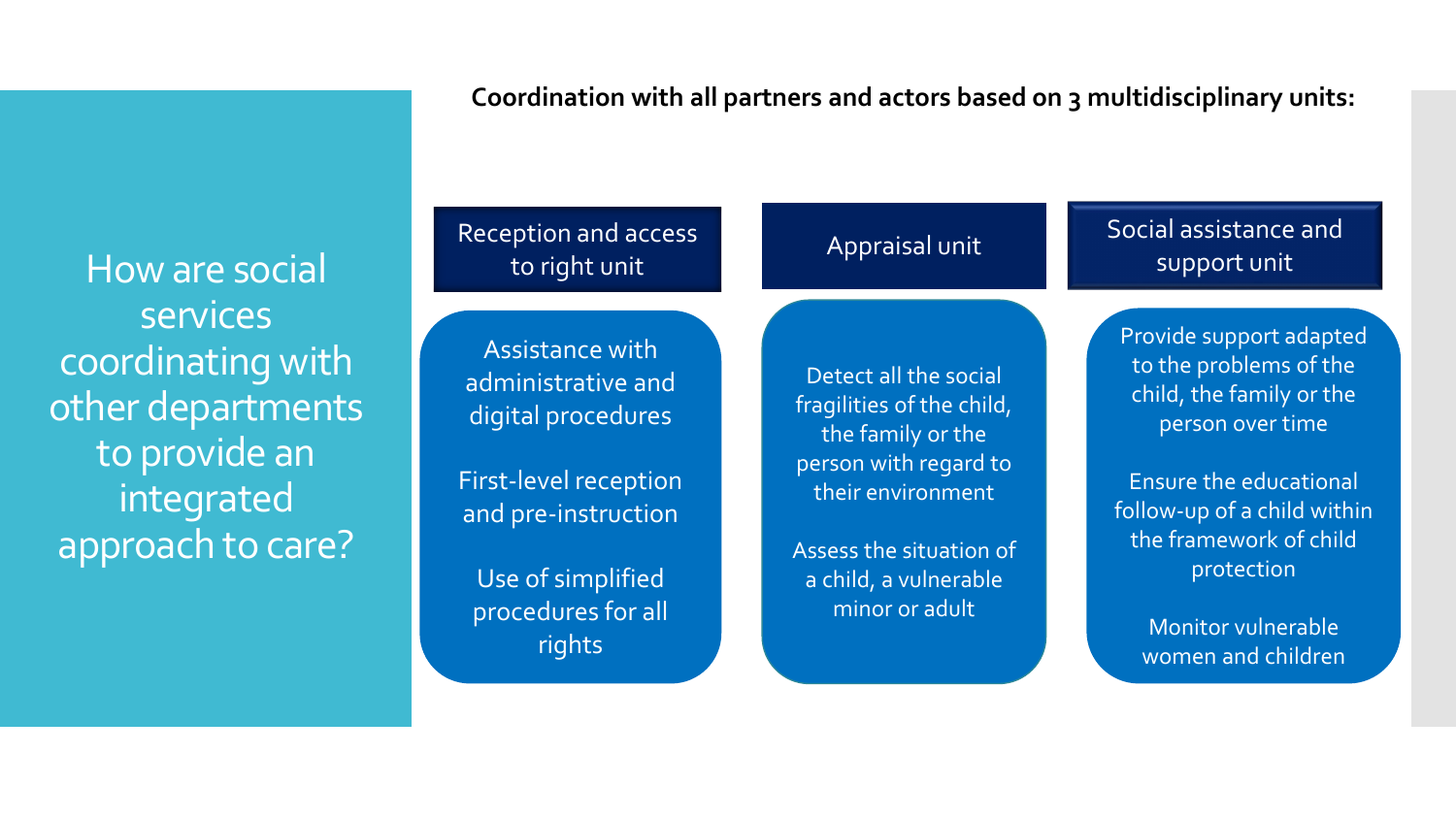Improving our outreach work in times of crisis

 $\Box$  Adapted and flexible response made to deal with new public, for example, the reception and support of refugees from Afghanistan and Ukraine..

August 2021 : hosting Afghan refugees in France

In close collaboration with State authorities , setting up consultations for early childhood and pregnant women in refugee shelter hotels (600 Afghan refugees spread over 2 hotels)

Conversion of hotel rooms into consulting rooms with a mobile team of nurses and doctors

Identification of families in need of assistance, in relay of care organizations involved within the hotel

March 2022 : hosting ukrainian refugees

Medical advisory and examination within one of the hotels, and delivering "fast track" access for families within 27 maternal and child care and medical centers.

Implementation of a psychological support unit for families in hotels. Rapid activation of health insurance rights (Social Security)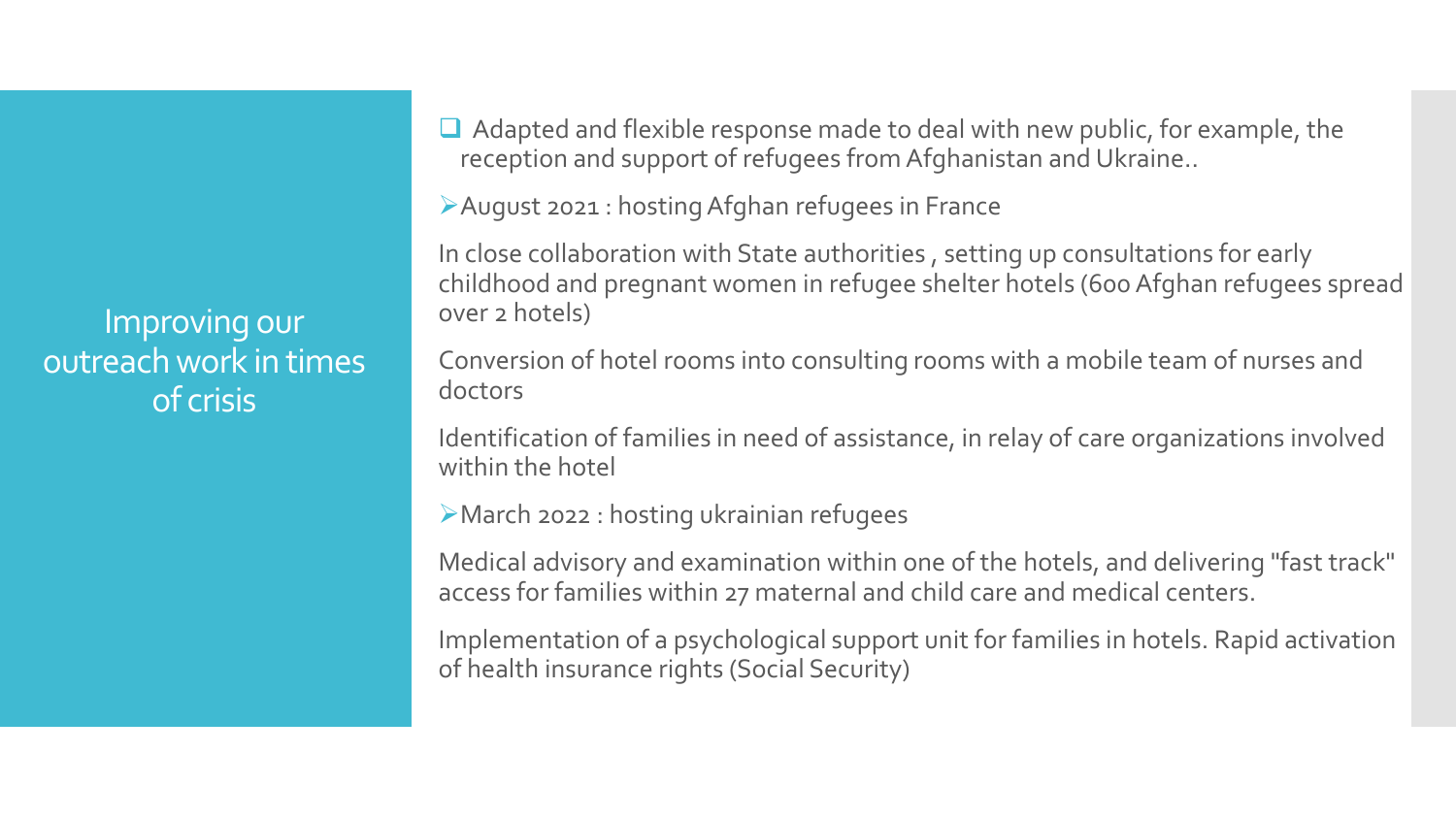## Two examples of improved outreach



Medical and nurse examination for children and their parents directly in the hotel room for afghan refugees.



Play area for children and their families in the medical and care center for ukrainian refugees